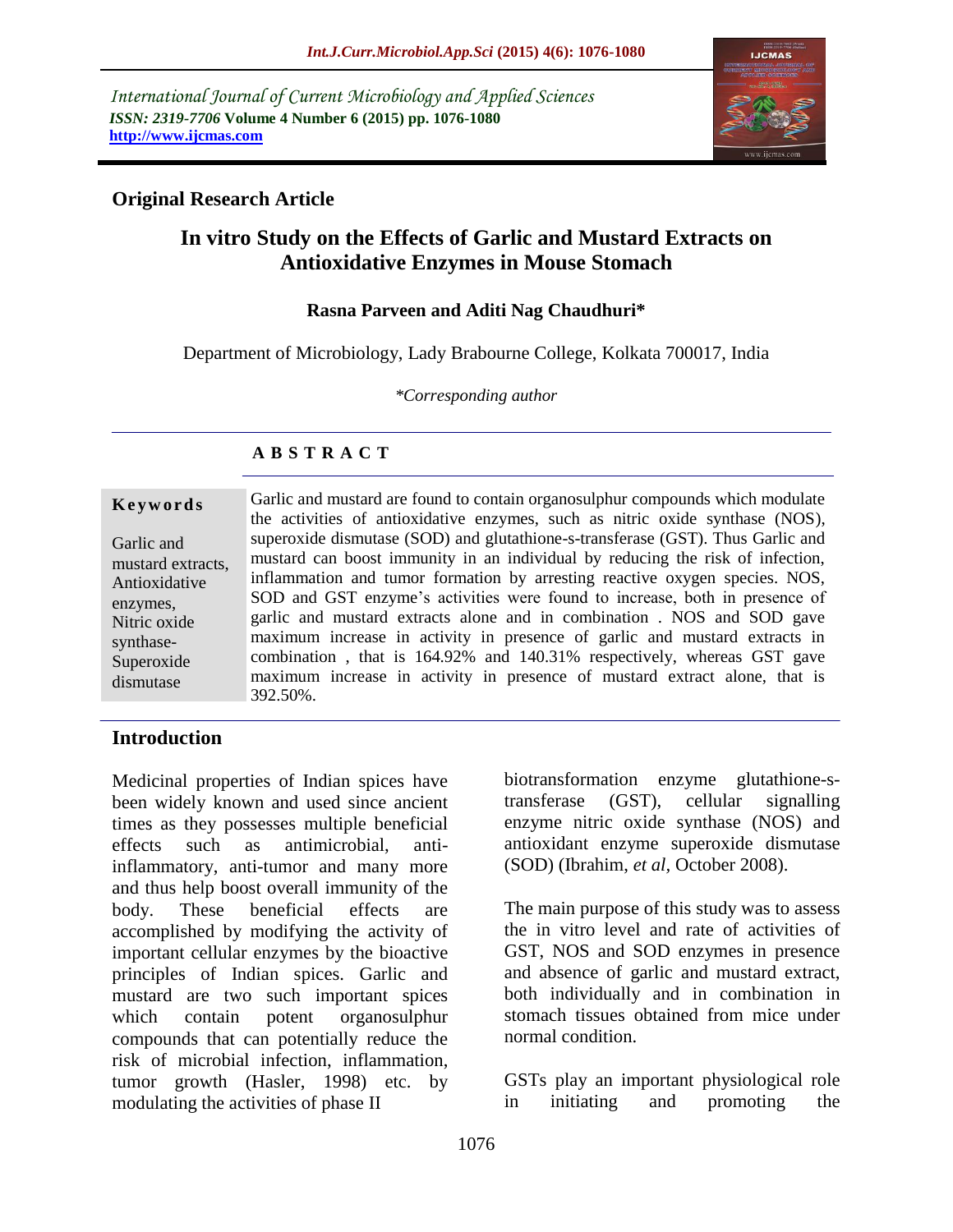detoxification of xenobiotic compounds by catalyzing the conjugation of glutathione via a sulfhydryl group to electrophilic centers on a variety of substances making the compounds more soluble which can be further metabolized and are excreted from the body (Kou, *et al,* 2013). Nitric oxide synthase catalyzes the production of NO from L-Arginine. NO has many biological functions in the human body which includes regulation of blood flow, neurotransmission and mediated cytotoxicity in microbes and tumor cells (Kanwar, *et al,* 2009). Superoxide dismutase enzymes (SOD) physiological function is to provide a defence against the potentially damaging activities of the superoxide radical by catalyzing their dismutation into oxygen and hydrogen peroxide and decomposition of hydrogen peroxide to water and molecular oxygen and thus acting as an important antioxidant defence (Larry *et al,* 1979). Active principles of garlic and mustard are known to enhance the activities of GST, NOS and SOD enzymes (Sheen, *et al,* 1999 and Hofmann, 2009).

## **Materials and Methods**

1-chloro-2,4-dinitrobenzene (CDNB), Reduced Glutathione (GSH), phenyl methane sulfonyl fluoride (PMSF) were obtained from Sisco Research Laboratory Pvt. Ltd. (SRL). 2-mercaptoethanol and Hepes buffer from HIMEDIA. Arginine monochloride, and potassium ferricyanide were purchased from Loba Chemie Pvt. Ltd. and Qualigens Fine Chemicals respectively. Pyrogallol was obtained from BDH chemicals. The other compounds and chemicals were readily available in the laboratory.

Cloves from fresh raw garlic was peeled, washed with distilled water and by using mortor and pestle made into fine paste with sterile water. Garlic paste was then weighed and dissolved in sterile water at the ratio of 4:5 (wt/vol) following the method of Giles, *et al,* 2000, with slight modifications. Following the same method mustard paste was prepared at the ratio of 1:10 (wt/vol) containing 1% DMSO. Both were magnetically stirred for 2 hours separately. They were collected over filtration and then centrifuged for 15 minutes at 2000 rpm. The supernatants were collected separately for further use and final concentrations were determined which was 800 mg/ml for garlic extract and 100 mg/ml for mustard extract respectively.

BALB/c mice weighing 80-100 g were purchased and were housed in cages at  $28\pm2\degree$ C, at departmental animal house. They were fed with standard laboratory food and water. The mice were sacrificed using mild chloroform anaesthesia and whole stomach from each mice were respectively excised and immediately kept on ice for processing further and use in the enzymatic assay.

All the stomach samples were washed with cold PBS and were separately homogenized using a homogenizer with PBS containing 2 mercaptoethanol and PMSF. 10% of the tissue extract of each sample was taken separately with 90% of PBS buffer and centrifuged for 45 minutes at  $4^{\circ}$  C in a cooling centrifuge at 10000 rpm following the method of Skehel 2004 with slight modifications. The supernatant of each sample was collected and utilized as whole enzyme source. They were grouped into four – i) S1 (Control) ii) S2 (Experimental with garlic extract) iii) S3 (Experimental with mustard extract) iv) S4 (Experimental with both garlic and mustard extracts)

The protein contents of the samples were quantified by standard Folin-Ciocalteau method. The absorbance was measured at 660 nm.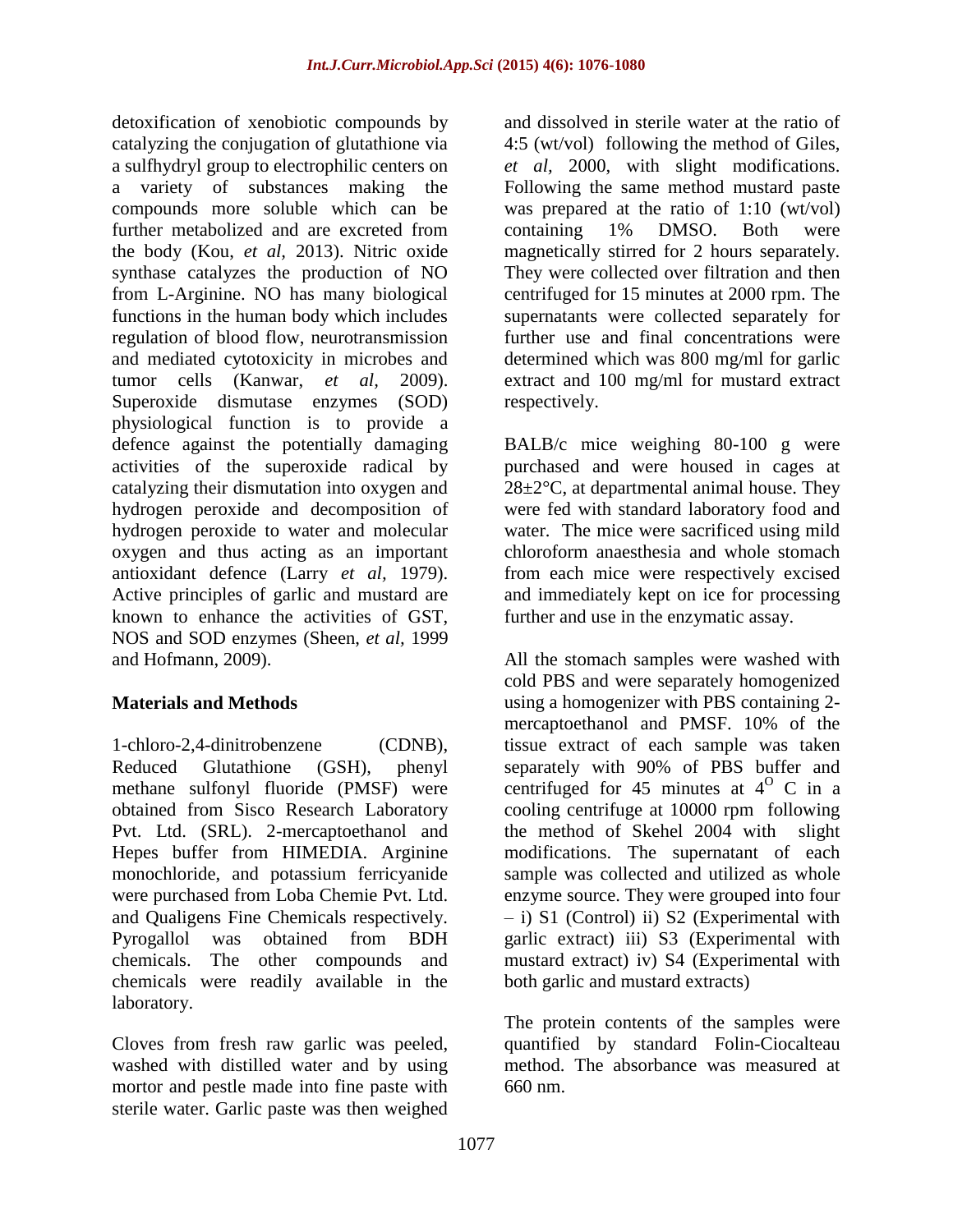### **Statistical analysis**

The data was analysed using Standard Deviation formulae. The results were expressed as mean  $\pm$  S.D of 5 mice.

### **Results and Discussion**

NOS and SOD enzyme's activities were measured spectrophotometrically at 420 nm after 2 hours of incubation of the tissue homogenate with prepared extracts at room temperature, following the methodology of Sarkar, *et al,* 2015, with slight modifications.

GST enzyme activity was measured in the same way at 340 nm using the method of Habig, *et al,* 1974, with slight modification.

From the data analysed it can be said that the activities of NOS, SOD and GST enzymes increased upto a great level in presence of both garlic and mustard extracts, individually and in combination at the concentration of 800 mg/ml and 100 mg/ml respectively. The increase in activities of NOS and SOD enzymes were found to be the highest in presence of both garlic and mustard extracts together, that is 164.92%

and 140.31%, respectively, whereas the activity of GST enzyme was found to be maximum in presence of mustard extract only, that is 392.50%. GST enzyme's activity was found to decrease (153.13%) when both garlic and mustard were used but it was greater than the activities given by normal tissue and tissue in presence of garlic extract alone.

Thus it can be inferred that these two spices can give protection and prevention for any damaging oxygen free radicals discomfort in stomach. It has been reported that *H.pylori*  infection and stomach cancers like adenocarcinomas, lymphomas, gastrointestinal stromal tumors etc. can increase the production of oxygen free radicals. Through research it is observed that garlic can prevent colorectal cancer and several studies revealed that diallyl disulfide is a major component responsible for this action. Phenethyl isothiocyanate and sulforaphane present in mustard inhibit carcinogenesis and tumorigenesis (Hasler, 1998) This in vitro studies on mice can be extrapolated to above mentioned diseases and for human cases by further research.

**Table.1** S1 represents tissue homogenate as control, S2 - tissue homogenate with garlic extract (800 mg/ml), S3 - tissue homogenate with mustard extract (100 mg/ml) and S4 - tissue homogenate with both garlic and mustard extract

| Treatment               | NOS activity                                                    |                       | SOD activity                                                    |                       | GST activity                                                    |                       |
|-------------------------|-----------------------------------------------------------------|-----------------------|-----------------------------------------------------------------|-----------------------|-----------------------------------------------------------------|-----------------------|
|                         | Average<br>increase of<br>specific<br>activity in<br>percentage | Standard<br>deviation | Average<br>increase of<br>specific<br>activity in<br>percentage | Standard<br>deviation | Average<br>increase of<br>specific<br>activity in<br>percentage | Standard<br>deviation |
| S1 (Control)            | 100                                                             |                       | 100                                                             |                       | 100                                                             |                       |
| S <sub>2</sub> (Garlic) | 105.15                                                          | 8.029                 | 129.23                                                          | 27.25                 | 118.88                                                          | 16.46                 |
| S3 (Mustard             | 139.81                                                          | 50.30                 | 137.64                                                          | 57.23                 | 392.50                                                          | 95.46                 |
| S3(Garlic+Mustard)      | 164.92                                                          | 57.56                 | 140.31                                                          | 13.13                 | 153.13                                                          | 30.94                 |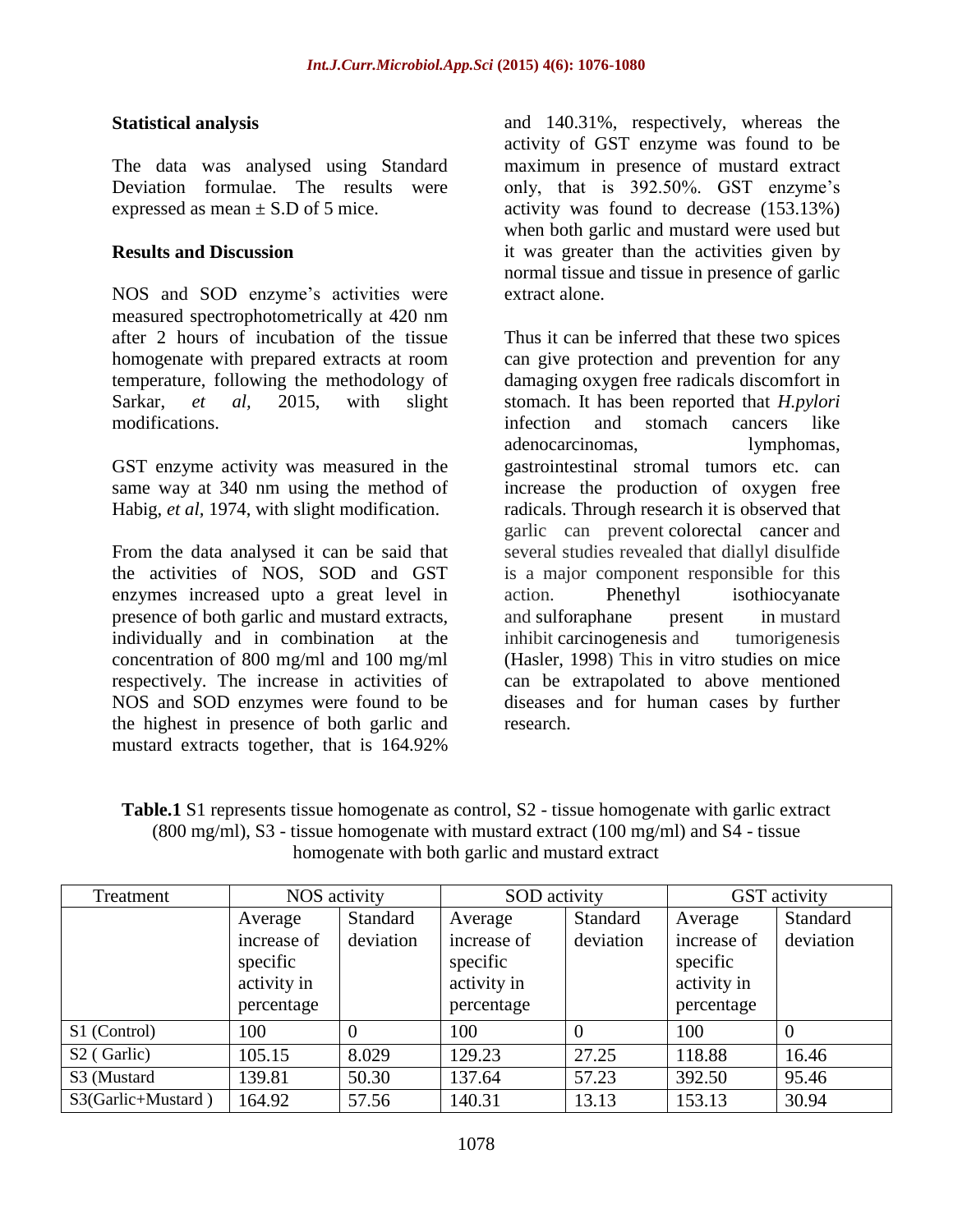**Figure.1** Percent increase in specific activity of (A) nitric oxide synthase, (B) superoxide dismutase, (C) glutathione-s-transferase.



#### **Specific activity of enzymes (∆OD/mg protein/unit time)**

#### **Acknowledgement**

The financial support has been obtained from the Department of Microbiology, Lady Brabourne College, Kolkata, India.

#### **References**

- Clare M Hasler, (1998), Functional Foods: Their role in disease prevention and health promotion. Vol. 52, No. 11
- Giles K. Elsom, Denis Hide and David M. Salmon. (2000), An antibacterial assay of aqueous extract of garlic

against anaerobic/microaerophilic and aerobic bacteria. Microbial Ecology in Health and Disease. 12: 81–84

- Habig WH, Pabst MJ, Jakoby WB. (1974), Glutathione S-transferases. The first enzymatic step in mercapturic acid formation. 249(22):7130-9.
- Hofmann T (2009), Modulation of detoxification enzymes by watercress: in vitro and in vivo investigations in human peripheral blood cells. 48(8):483-91